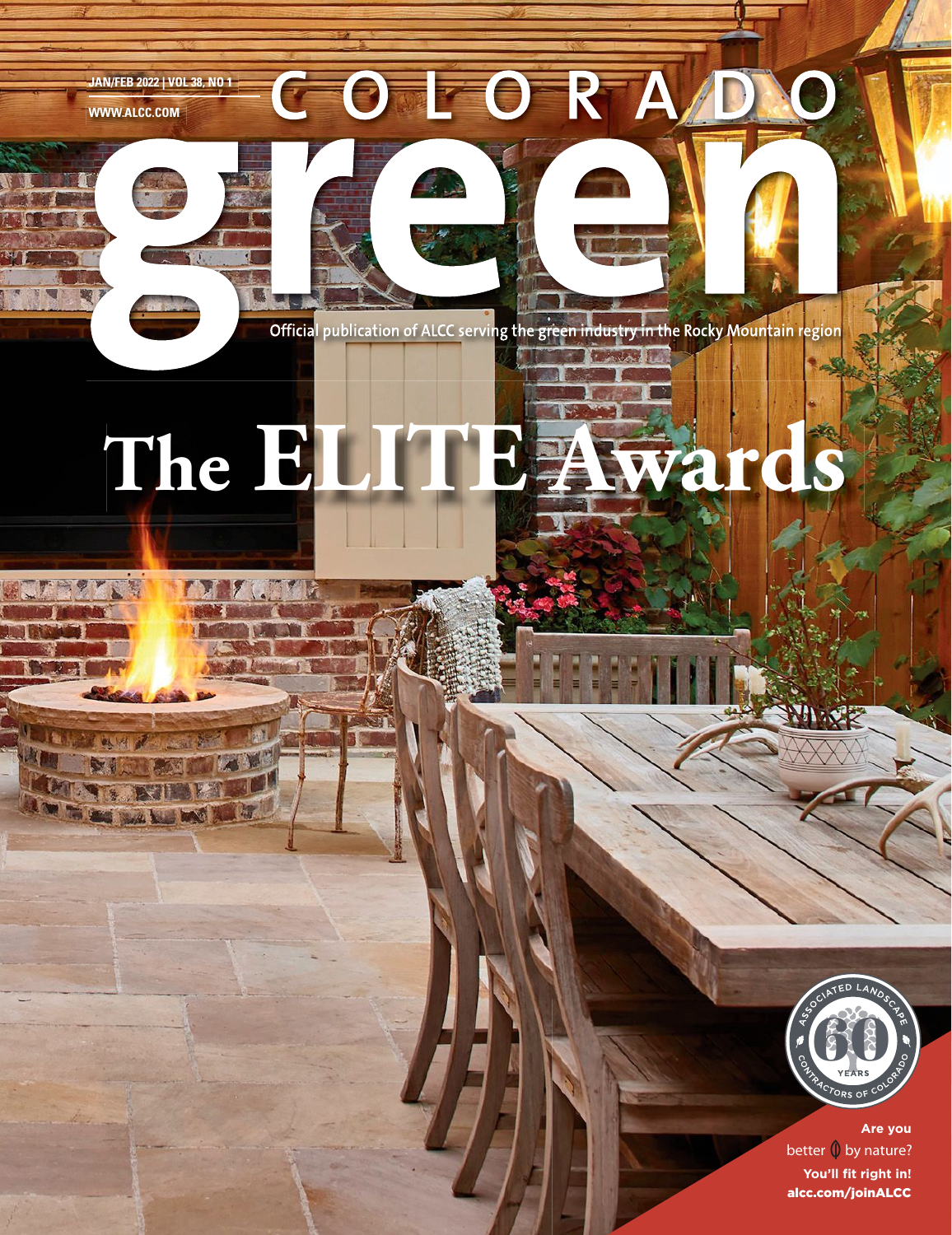# Sibelius is ALCC's Garvey Person of the Year



Troy Sibelius

What a year it was in 2020, the year for which Troy Sibelius is being honored with the<br>John Garvey Person of the Year Award for his invaluable contributions to ALCC<br>and its members. This award recognizes someone who goes t John Garvey Person of the Year Award for his invaluable contributions to ALCC and its members. This award recognizes someone who goes the extra mile to serve others. Sibelius provided consistent guidance regarding insurance implications as we entered the pandemic. He wrote some articles related to COVID-19 challenges that ALCC shared on its resource page, and he made himself available to answer questions and help ALCC and members figure out how to safely navigate business while keeping employees and our communities safe. His commitment to service was also recognized in 2009 when he received ALCC's Stan Brown Award for distinguished service as an associate member.

Though we know Sibelius for his knowledge and expertise in the insurance industry, he studied environmental design at the University of Colorado, Boulder and obtained a degree in landscape architecture from Colorado State University. Since 1995 he has been an active member of the American Society of Landscape Architects and was selected as a Fellow in 2010. He has been an ALCC member since 1998.

Since 1995 he has also been an active member of Professional Independent Insurance Agents of Colorado, which honored him with Person of the Year this year. Sibelius pioneered a nationwide insurance program targeting landscape architects. He has continued to elevate his knowledge and credentials in the insurance industry with a focus on education, and applied the same passion for education to ALCC. He served as the founding board member chair of the ALCC Education Foundation in 2007.

Sibelius was born and raised in Denver. His family owns a ranch in Kremmling, where they spend many weekends enjoying outdoor activities.

## Kim Douglas receives Stan Brown Award

The Stanley Brown Associate Member Distinguished Service Award is presented to an individual associate member who has helped make the industry more professional, is known for outstanding service and the contribution of ide ed to an individual associate member who has helped make the industry more professional, is known for outstanding service and the contribution of ideas, programs and/or educational endeavors, and has been a loyal supporter of ALCC and Colorado's landscape industry. Kim Douglas of AEC Consultant Group received this year's award.

Douglas has always loved building and designing, and has a strong affection for the outdoors, which made landscape architecture her major at Iowa State University. After graduating, she moved to Colorado to start her career. She practiced as a landscape architect for 15 years on urban design projects and served a term as the Colorado ASLA president. In 2018, her passion for the industry hadn't changed, but her path within it did. She founded her marketing consulting firm, AEC Consultant Group—a rebrand of Rarity Consultants, the original name—and joined ALCC as an associate member. She feels her background as a landscape architect gives her unique problem-solving abilities. She understands the industry and since joining ALCC she has been a consistent resource for members. Douglas has helped clients solve branding issues, offered lunch-and-learns and other special events, written articles for *Colorado Green* magazine and Colorado Green Now, and has been a reliable presence at networking events. When she made the move back to Iowa during the pandemic, her business pivoted to online communications. She began offering Zoom meetings and webinars to not only stay connected to clients, but help clients stay connected to others during times of limited social contact.

Based on lessons learned from her business and her desire to serve, Douglas's tenet is: "Share your knowledge with everyone. Those who need your help will find you." When she is not working, she spends time with her extended family and explores nearby states and sites. The state of the state of the state of the state of the state of the state of the state of the state of the state of the state of the state of the state of the state of the state of the state of th